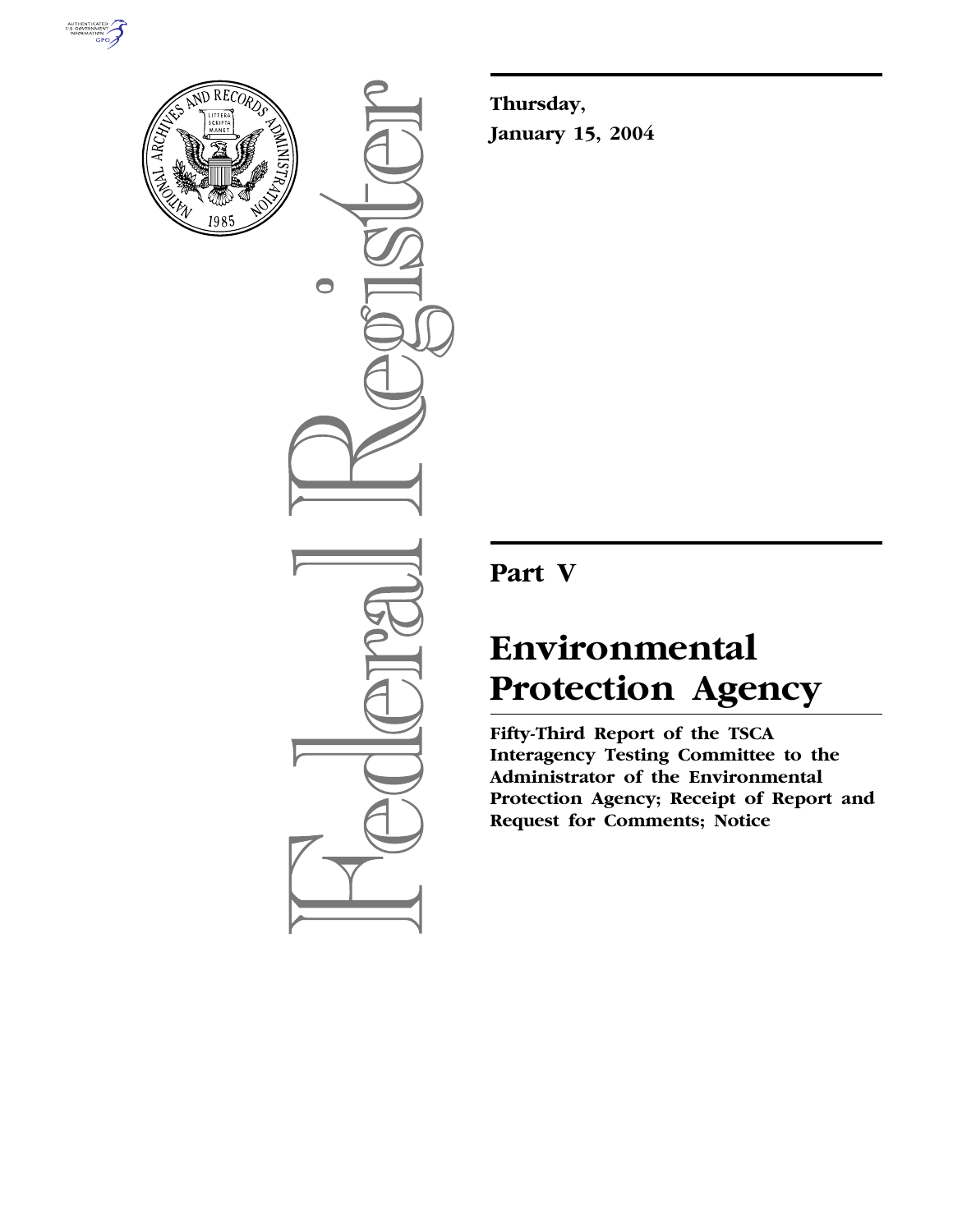#### **ENVIRONMENTAL PROTECTION AGENCY**

**[OPPT–2003–0068; FRL–7335–2]**

#### **Fifty-Third Report of the TSCA Interagency Testing Committee to the Administrator of the Environmental Protection Agency; Receipt of Report and Request for Comments**

**AGENCY:** Environmental Protection Agency (EPA).

**ACTION:** Notice.

**SUMMARY:** The Toxic Substances Control Act (TSCA) Interagency Testing Committee (ITC) transmitted its Fifty-Third Report to the Administrator of the EPA on December 2, 2003. In the 53rd ITC Report, which is included with this notice, the ITC is revising the *Priority Testing List* by adding 3 pyridinamines and 20 tungsten compounds. The ITC is requesting that EPA add the 3 pyridinamines and 20 tungsten compounds to the TSCA section 8(a) Preliminary Assessment Information Reporting (PAIR) rule. In addition, the ITC is soliciting voluntary use, exposure, and effects information for 3 pyridinamines, 20 tungsten compounds, and 43 vanadium compounds through its Voluntary Information Submissions Innovative Online Network (VISION).

**DATES:** Comments, identified by docket ID number OPPT–2003–0068, must be received on or before February 17, 2004.

**ADDRESSES:** Comments may be submitted electronically, by mail, or through hand delivery/courier. Follow the detailed instructions as provided in Unit I. of the **SUPPLEMENTARY INFORMATION**.

**FOR FURTHER INFORMATION CONTACT:** *For general information contact*: Barbara Cunningham, Director, Environmental Assistance Division (7408M), Office of Pollution Prevention and Toxics, Environmental Protection Agency, 1200 Pennsylvania Ave., NW., Washington, DC 20460–0001; telephone number: (202) 554–1404; e-mail address: *TSCA-Hotline@epa.gov*.

*For technical information contact*: John D. Walker, Director, TSCA Interagency Testing Committee (7401), Environmental Protection Agency, 1200 Pennsylvania Ave., NW., Washington, DC 20460–0001; telephone number: (202) 564–7527; fax: (202) 564–7528; email address: *walker.johnd@epa.gov*. **SUPPLEMENTARY INFORMATION:**

### **I. General Information**

*A. Does this Action Apply to Me?*

This notice is directed to the public in general. It may, however, be of

particular interest to you if you manufacture (defined by statute to include import) and/or process TSCAcovered chemicals. Potentially affected entities may include, but are not limited to:

•Chemical Industry, e.g., NAICS 325, Manufacturers.

• Petroleum Industry, e.g., NAICS 32411, Refineries.

This listing is not intended to be exhaustive, but rather provides a guide for readers regarding entities likely to be affected by this action. Other types of entities not listed in this unit could also be affected. The North American Industrial Classification System (NAICS) codes have been provided to assist you and others in determining whether this action might apply to certain entities. If you have any questions regarding the applicability of this action to a particular entity, consult the technical person listed under **FOR FURTHER INFORMATION CONTACT**.

*B. How Can I Get Copies of this Document and Other Related Information?*

1. *Docket.* EPA has established an official public docket for this action under docket identification (ID) number OPPT–2003–0068. The official public docket consists of the documents specifically referenced in this action, any public comments received, and other information related to this action. Although a part of the official docket, the public docket does not include Confidential Business Information (CBI) or other information whose disclosure is restricted by statute. The official public docket is the collection of materials that is available for public viewing at the EPA Docket Center, Rm. B102-Reading Room, EPA West, 1301 Constitution Ave., NW., Washington, DC. The EPA Docket Center is open from 8:30 a.m. to 4:30 p.m., Monday through Friday, excluding legal holidays. The EPA Docket Center Reading Room telephone number is (202) 566–1744 and the telephone number for the OPPT Docket, which is located in EPA Docket Center, is (202) 566–0280.

2. *Electronic access*. This **Federal Register** document may be accessed electronically through the EPA Internet under the ''**Federal Register**'' listings at *http://www.epa.gov/fedrgstr/*. You may also access additional information about the ITC at *http://www.epa.gov/opptintr/ itc/* and VISION at *http://www.epa.gov/ opptintr/itc/vision.htm*.

An electronic version of the public docket is available through EPA's electronic public docket at *http:// www.epa.gov/edocket/*. EPA's electronic public docket may be used to submit or

view public comments, access the index of the docket's contents, and to access those documents in the public docket that are available electronically. Although not all docket materials may be available electronically, any of the publicly available docket materials may be accessed through the docket facility identified in Unit I.B.1. Once in the system, select ''search,'' then key in the appropriate docket ID number.

Certain types of information will not be placed in the EPA Dockets. Information claimed as CBI and other information whose disclosure is restricted by statute, which is not included in the official public docket, will not be available for public viewing in EPA's electronic public docket. EPA's policy is that copyrighted material will not be placed in EPA's electronic public docket but will be available only in printed, paper form in the official public docket. To the extent feasible, publicly available docket materials will be made available in EPA's electronic public docket. When a document is selected from the index list in EPA Dockets, the system will identify whether the document is available for viewing in EPA's electronic public docket. EPA intends to work towards providing electronic access to all of the publicly available docket materials through EPA's electronic public docket.

For public commenters, it is important to note that EPA's policy is that public comments, whether submitted electronically or in paper, will be made available for public viewing in EPA's electronic public docket as EPA receives them and without change, unless the comment contains copyrighted material, CBI, or other information whose disclosure is restricted by statute. When EPA identifies a comment containing copyrighted material, EPA will provide a reference to that material in the version of the comment that is placed in EPA's electronic public docket. The entire printed comment, including the copyrighted material, will be available in the public docket.

Public comments submitted on computer disks that are mailed or delivered to the docket will be transferred to EPA's electronic public docket. Public comments that are mailed or delivered to the docket will be scanned and placed in EPA's electronic public docket. Where practical, physical objects will be photographed, and the photograph will be placed in EPA's electronic public docket along with a brief description written by the docket staff.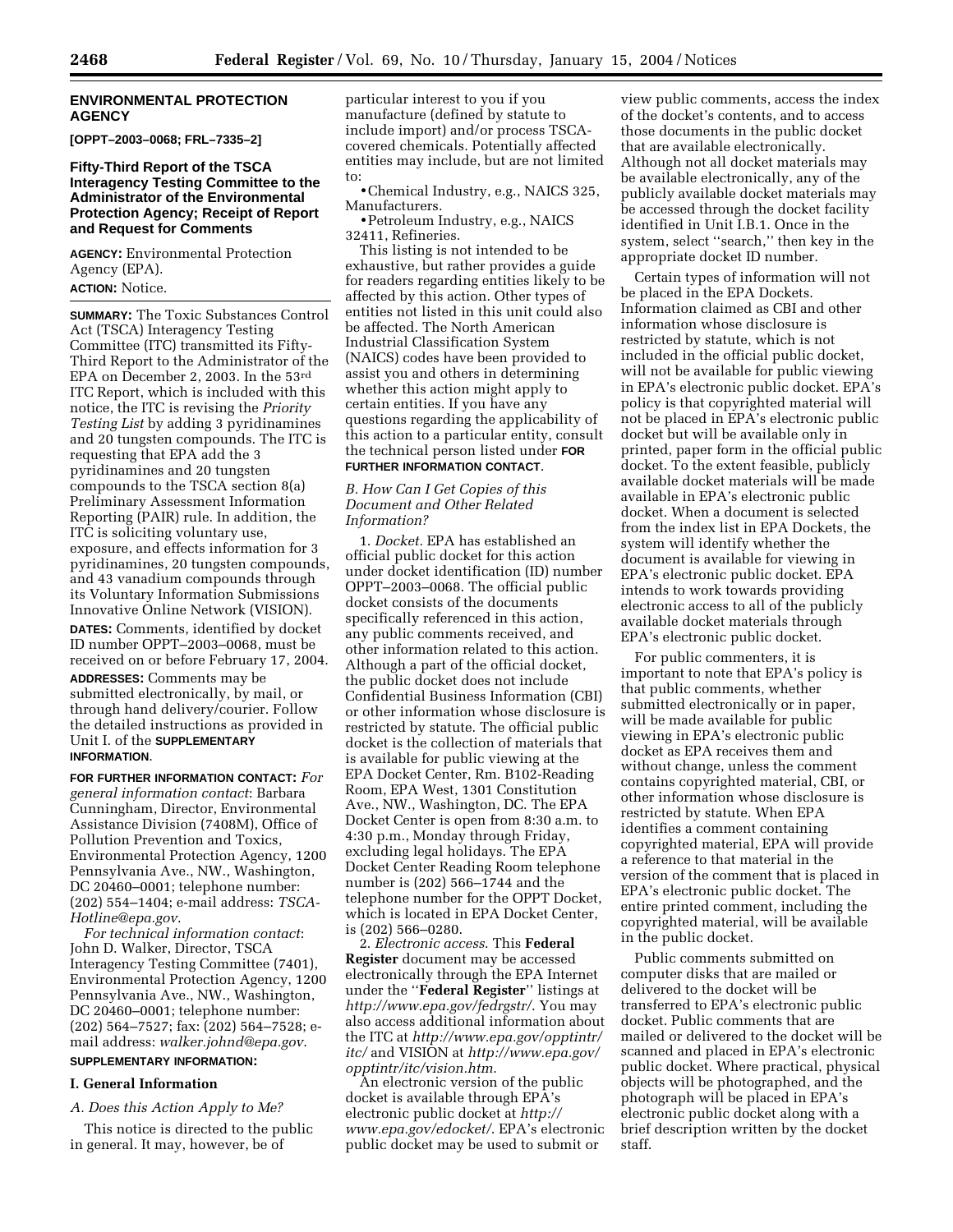#### *C. How and to Whom Do I Submit Comments?*

Comments may be submitted electronically, by mail, or through hand delivery/courier. To ensure proper receipt by EPA, identify the appropriate docket ID number in the subject line on the first page of your comment. Please ensure that your comments are submitted within the specified comment period. Comments received after the close of the comment period will be marked ''late.'' EPA is not required to consider these late comments. If you wish to submit CBI or information that is otherwise protected by statute, please follow the instructions in Unit I.D. Do not use EPA Dockets or e-mail to submit CBI or information protected by statute.

1. *Electronically*. If you submit an electronic comment as prescribed in this unit, EPA recommends that you include your name, mailing address, and an email address or other contact information in the body of your comment. Also include this contact information on the outside of any disk or CD ROM you submit, and in any cover letter accompanying the disk or CD ROM. This ensures that you can be identified as the submitter of the comment and allows EPA to contact you in case EPA cannot read your comment due to technical difficulties or needs further information on the substance of your comment. EPA's policy is that EPA will not edit your comment, and any identifying or contact information provided in the body of a comment will be included as part of the comment that is placed in the official public docket, and made available in EPA's electronic public docket. If EPA cannot read your comment due to technical difficulties and cannot contact you for clarification, EPA may not be able to consider your comment.

i. *EPA Dockets*. Your use of EPA's electronic public docket to submit comments to EPA electronically is EPA's preferred method for receiving comments. Go directly to EPA Dockets at *http://www.epa.gov/edocket/*, and follow the online instructions for submitting comments. Once in the system, select ''search,'' and then key in docket ID number OPPT–2003–0068. The system is an ''anonymous access'' system, which means EPA will not know your identity, e-mail address, or other contact information unless you provide it in the body of your comment.

ii. *E-mail*. Comments may be sent by e-mail to *oppt.ncic@epa.gov*, Attention: Docket ID Number OPPT–2003–0068. In contrast to EPA's electronic public docket, EPA's e-mail system is not an ''anonymous access'' system. If you

send an e-mail comment directly to the docket without going through EPA's electronic public docket, EPA's e-mail system automatically captures your email address. E-mail addresses that are automatically captured by EPA's e-mail system are included as part of the comment that is placed in the official public docket, and made available in EPA's electronic public docket.

iii. *Disk or CD ROM*. You may submit comments on a disk or CD ROM that you mail to the mailing address identified in Unit I.C.2. These electronic submissions will be accepted in WordPerfect or ASCII file format. Avoid the use of special characters and any form of encryption.

2. *By mail*. Send your comments to: Document Control Office (7407M), Office of Pollution Prevention and Toxics (OPPT), Environmental Protection Agency, 1200 Pennsylvania Ave., NW., Washington, DC 20460– 0001.

3. *By hand delivery or courier*. Deliver your comments to: OPPT Document Control Office (DCO), EPA East Bldg., Rm. 6428, 1201 Constitution Ave., NW., Washington, DC. Attention: Docket ID Number OPPT–2003–0068. The DCO is open from 8 a.m. to 4 p.m., Monday through Friday, excluding legal holidays. The telephone number for the DCO is (202) 564–8930.

#### *D. How Should I Submit CBI to the Agency?*

Do not submit information that you consider to be CBI electronically through EPA's electronic public docket or by e-mail. You may claim information that you submit to EPA as CBI by marking any part or all of that information as CBI (if you submit CBI on disk or CD ROM, mark the outside of the disk or CD ROM as CBI and then identify electronically within the disk or CD ROM the specific information that is CBI). Information so marked will not be disclosed except in accordance with procedures set forth in 40 CFR part 2.

In addition to one complete version of the comment that includes any information claimed as CBI, a copy of the comment that does not contain the information claimed as CBI must be submitted for inclusion in the public docket and EPA's electronic public docket. If you submit the copy that does not contain CBI on disk or CD ROM, mark the outside of the disk or CD ROM clearly that it does not contain CBI. Information not marked as CBI will be included in the public docket and EPA's electronic public docket without prior notice. If you have any questions about CBI or the procedures for claiming CBI, please consult the technical person

#### listed under **FOR FURTHER INFORMATION CONTACT**.

#### *E. What Should I Consider as I Prepare My Comments for EPA?*

We invite you to provide your views and comments on the 53rd ITC Report. You may find the following suggestions helpful for preparing your comments:

1. Explain your views as clearly as possible.

2. Describe any assumptions that you used.

3. Provide copies of any technical information and/or data you used that support your views.

4. Provide specific examples to illustrate your concerns.

5. Make sure to submit your comments by the deadline in this notice.

6. To ensure proper receipt by EPA, be sure to identify the docket ID number assigned to this action in the subject line on the first page of your response. You may also provide the name, date, and **Federal Register** citation.

#### **II. Background**

The Toxic Substances Control Act (TSCA) (15 U.S.C. 260l*et seq*.) authorizes the Administrator of the EPA to promulgate regulations under section 4(a) requiring testing of chemicals and chemical mixtures in order to develop data relevant to determining the risks that such chemicals and chemical mixtures may present to health or the environment. Section 4(e) of TSCA established the ITC to recommend chemicals and chemical mixtures to the Administrator of the EPA for priority testing consideration. Section 4(e) of TSCA directs the ITC to revise the TSCA section 4(e) *Priority Testing List* at least every 6 months.

#### *A. The ITC's 53rd Report*

The 53rd ITC Report was transmitted to the EPA's Administrator on December 2, 2003, and is included in this notice. In the 53rd ITC Report, the ITC revises the *Priority Testing List* by adding 3 pyridinamines and 20 tungsten compounds, requests that EPA add the pyridinamines and tungsten compounds to the TSCA section 8(a) PAIR rule and solicits voluntary use, exposure, and effects information for pyridinamines, tungsten compounds, and vanadium compounds.

#### *B. Status of the Priority Testing List*

The current TSCA 4(e) *Priority Testing List* as of November 2003 can be found in Table 1 of the 53rd ITC Report, which is included in this notice.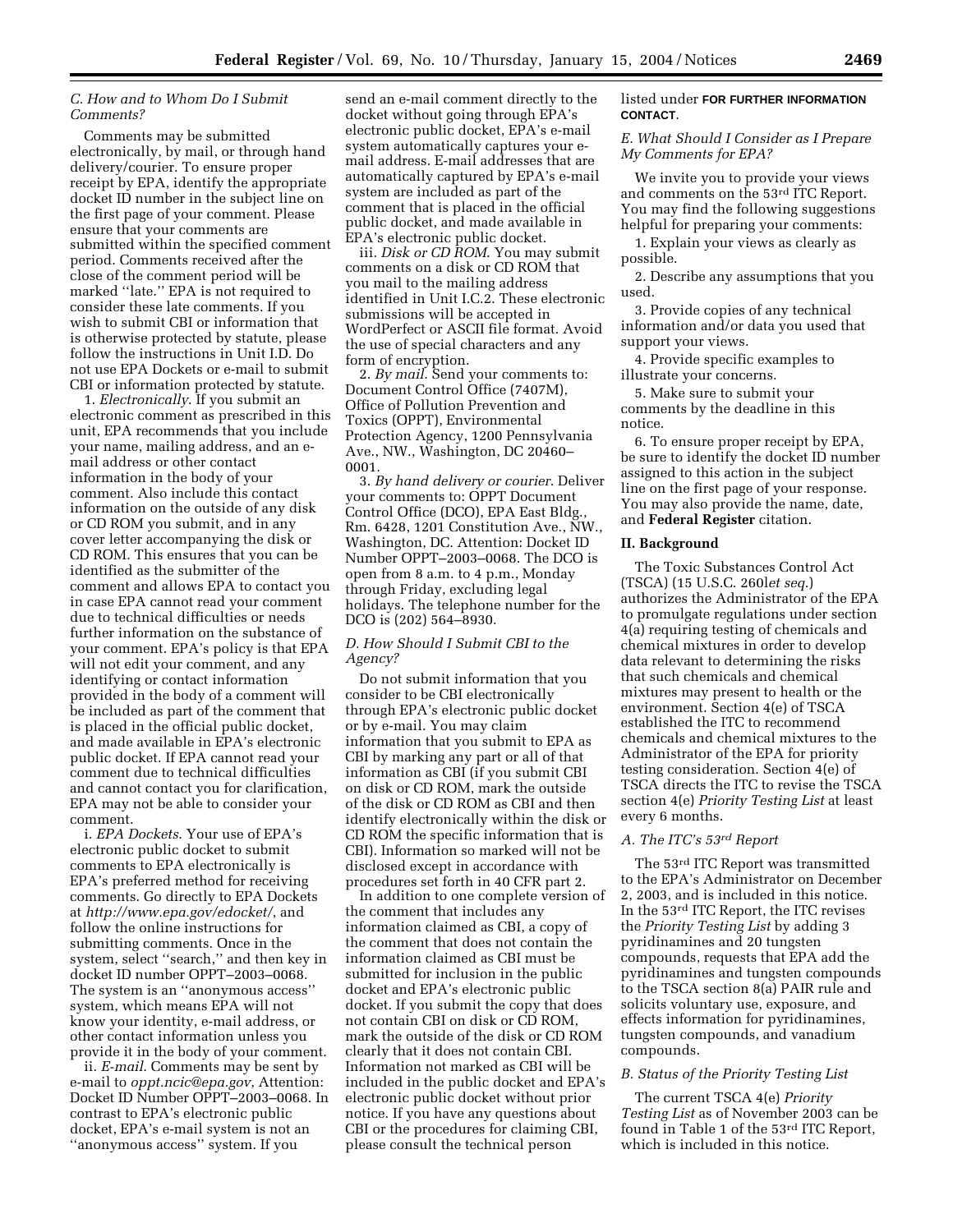#### **List of Subjects**

Environmental protection, Chemicals, Hazardous substances.

Dated: January 8, 2004.

#### **Charles M. Auer,**

*Director, Office of Pollution Prevention and Toxics.*

#### **Fifty-Third Report of the TSCA Interagency Testing Committee to the Administrator, U.S. Environmental Protection Agency**

Table of Contents

#### Summary

The TSCA Section 4(e) Priority Testing List

I. Background

- II. TSCA Section 8 Reporting
- A. TSCA Section 8 Reporting Rules
- B. ITC's Use of TSCA Section 8 and Other Information
- C. New Requests to Add Chemicals to the TSCA Section 8(a) PAIR Rule
- D. Previous Requests to Add Chemicals to the TSCA Section 8(d) HaSDR Rule
- III. ITC's Activities During this Reporting Period (May to November 2003)
- IV. Revisions to the TSCA Section 4(e) Priority Testing List

V. References

VI. The TSCA Interagency Testing Committee

#### **Summary**

In this 53rd Report, the ITC is revising the *Priority Testing List* by adding 3 pyridinamines and 20 tungsten compounds. The ITC is requesting that EPA add the 3 pyridinamines and 20 tungsten compounds to the TSCA section 8(a) Preliminary Assessment Information Reporting (PAIR) rule.

The TSCA section 4(e) *Priority Testing List* follows as Table 1 of this unit.

| <b>ITC Report</b> | Date          | Chemical name/Group                                                        | Action      |
|-------------------|---------------|----------------------------------------------------------------------------|-------------|
| 31                | January 1993  | 13 Chemicals with insufficient dermal absorption<br>rate data              | Designated  |
| 32                | May 1993      | 16 Chemicals with insufficient dermal absorption<br>rate data              | Designated  |
| 35                | November 1994 | 4 Chemicals with insufficient dermal absorption rate<br>data               | Designated  |
| 37                | November 1995 | 4-tert-Butylphenol and Branched nonylphenol (mixed<br>isomers)             | Recommended |
| 41                | November 1997 | Phenol, 4-(1,1,3,3-tetramethylbutyl)-                                      | Recommended |
| 42                | May 1998      | 3-Amino-5-mercapto-1,2,4-triazole                                          | Recommended |
| 42                | May 1998      | Glycoluril                                                                 | Recommended |
| 47                | November 2000 | 9 Indium compounds                                                         | Recommended |
| 48                | May 2001      | Benzenamine.<br>3-chloro-2,6-dinitro-N,N-dipropyl-4-<br>(trifluoromethyl)- | Recommended |
| 49                | November 2001 | Stannane, dimethylbis[(1-oxoneodecyl)oxy]-                                 | Recommended |
| 50                | May 2002      | Benzene, 1,3,5-tribromo-2-(2-propenyloxy)-                                 | Recommended |
| 50                | May 2002      | 1-Triazene, 1,3-diphenyl-                                                  | Recommended |
| 51                | November 2002 | 43 Vanadium compounds                                                      | Recommended |
| 53                | November 2003 | 3 Pyridinamines                                                            | Recommended |
| 53                | November 2003 | 20 Tungsten compounds                                                      | Recommended |

#### **I. Background**

The ITC was established by section 4(e) of the Toxic Substances Control Act (TSCA) ''to make recommendations to the Administrator respecting the chemical substances and mixtures to which the Administrator should give priority consideration for the promulgation of rules for testing under section 4(a).... At least every six months ..., the Committee shall make such revisions to the *Priority Testing List* as it determines to be necessary and transmit them to the Administrator together with the Committee's reasons for the revisions'' (Public Law 94– 469, 90 Stat. 2003 *et seq*., 15 U.S.C. 2601 *et seq*.). ITC Reports are available from the ITC's web site (*http://www.epa.gov/opptintr/itc*) within a few days of submission to the Administrator and from the EPA's web site

*http://www.epa.gov/fedrgstr/* after publication in the **Federal Register**. The ITC produces its revisions to the *Priority Testing List* with administrative and technical support from the ITC Staff, ITC Members and their U.S. Government organizations, and contract support provided by EPA. ITC Members and Staff are listed at the end of this report.

#### **II. TSCA Section 8 Reporting**

*A. TSCA Section 8 Reporting Rules*

Following receipt of the ITC's Report (and the revised *Priority Testing List*) by the EPA Administrator, the EPA's Office of Pollution Prevention and Toxics (OPPT) adds the chemicals from the revised *Priority Testing List* to the TSCA section 8(a) PAIR and TSCA section 8(d) Health and Safety Data Reporting (HaSDR) rules. The PAIR rule requires producers and importers of Chemical Abstract Service (CAS)-numbered chemicals added to the *Priority Testing List* to submit production and exposure reports (*http:// www.epa.gov/opptintr/chemtest/ pairform.pdf*). The HaSDR rule requires producers, importers, and processors of all chemicals added to the *Priority Testing List* to submit unpublished health and safety studies under TSCA section 8(d) that must be in compliance with the revised HaSDR rule (Ref. 1). All submissions must be received by the EPA within 90 days of the reporting rules **Federal Register** publication date.

|  | TABLE 1.—THE TSCA SECTION 4(E) PRIORITY TESTING LIST (NOVEMBER 2003) |  |
|--|----------------------------------------------------------------------|--|
|--|----------------------------------------------------------------------|--|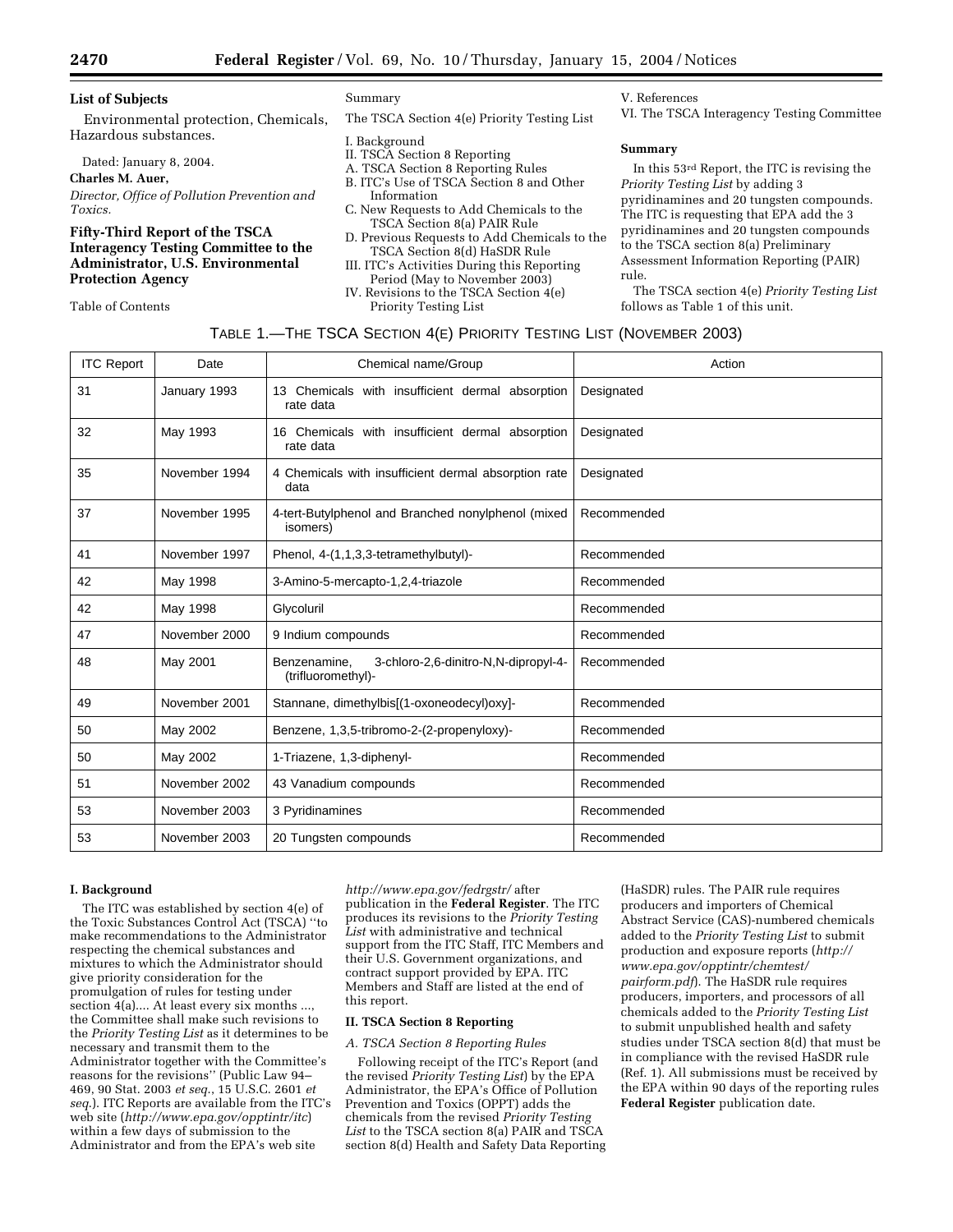#### *B. ITC's Use of TSCA Section 8 and Other Information*

The ITC's use of TSCA section 8 and other information is described in previous ITC Reports (*http://www.epa.gov/opptintr/itc/ rptmain.htm*).

#### *C. New Requests to Add Chemicals to the TSCA Section 8(a) PAIR Rule*

The ITC is requesting that EPA add 3 pyridinamines and 20 tungsten compounds to the TSCA section 8(a) PAIR rule. The 3 pyridinamines and 20 tungsten compounds are discussed in Units IV.A.1. and IV.A.2. of this report.

#### *D. Previous Requests to Add Chemicals to the TSCA Section 8(d) HaSDR Rule*

In previous ITC Reports it was requested that the following chemicals be added to the TSCA section 8(d) HaSDR rule: 3H-1,2,4 triazole-3-thione, 5-amino-1,2-dihydro- (3 amino-5-mercapto-1,2,4-triazole) (CAS No. 16691–43–3) and imidazo[4,5-d]imidazole-2,5(1H,3H)-dione, tetrahydro- (glycoluril) (CAS No. 496–46–8) (42nd ITC Report, Ref. 2), 9 indium compounds (47th ITC Report, Ref. 3); benzenamine, 3-chloro-2, 6-dinitro-N,N-dipropyl-4-(trifluoromethyl)- (CAS No.  $29091-20-1$  (48<sup>th</sup> ITC Report, Ref 4); and stannane, dimethylbis[(1-oxoneodecyl)oxy]- (CAS No. 68928–76–7), benzene, 1,3,5 tribromo-2-(2-propenyloxy)- (CAS No. 3278– 89–5) and 1-triazene, 1,3-diphenyl- (CAS No.136–35–6) (50th ITC Report, Ref. 5). The TSCA section 8(d) studies requested for these chemicals were listed in the ITC's 51st Report (Ref. 6).

#### **III. ITC's Activities During this Reporting Period (May to November 2003)**

During this reporting period, the ITC received voluntary information submissions from the Color Pigments Manufacturers Association (CPMA) and the Vanadium Producers and Reclaimers Association (VPRA) in response to solicitations for the 43 vanadium compounds listed in the ITC's 51st Report (Ref. 6). The procedures for submitting voluntary information through the ITC's Voluntary Information Submissions Innovative Online Network (VISION) are described on the ITC's web site (*http:// www.epa.gov/opptintr/itc/vision.htm)*.

During this reporting period, the ITC reviewed the PAIR reports submitted in response to the June 11, 2003, PAIR rule (Ref. 7). This PAIR rule required submission of reports for benzenamine, 3-chloro-2,6 dinitro-N,N-dipropyl-4-(trifluoromethyl)-

(CAS No. 29091–20-1); stannane, dimethylbis[(1-oxoneodecyl)oxy]- (CAS No. 68928–76–7); benzene, 1,3,5-tribromo-2-(2 propenyloxy)- (CAS No. 3278–89–5); and 1 triazene, 1,3-diphenyl- (CAS No. 136–35–6 ) and the 43 vanadium compounds listed in the ITC's 51st Report. The ITC is continuing to analyze the data in those reports as well as data submitted voluntarily.

For the 43 vanadium compounds listed in the ITC's 51st Report (Ref. 6), the ITC is still soliciting voluntary submissions of:

1. Recent non-CBI estimates of annual production or importation volume data and trends, and use information, including percentages of production or importation that are associated with different uses.

2. Estimates of the number of humans and concentrations of vanadium compounds to which humans may be exposed during manufacturing or processing.

3. Health effects data including pharmacokinetics, genotoxicity, subchronic toxicity, reproductive and developmental toxicity, and any human data from occupationally exposed workers.

The ITC is soliciting this information in order to adequately assess the extent and degree of exposure and potential hazard associated with the various forms of vanadium.

In addition, the ITC is soliciting voluntary information submissions for the 3 pyridinamines and 20 tungsten compounds being added to the *Priority Testing List* to meet U.S. Government data needs. The information being solicited is summarized in Unit IV.A.1.c. and IV.A.2.c. of this report.

#### **IV. Revisions to the TSCA Section 4(e) Priority Testing List**

#### *A. Chemicals Added to the Priority Testing List*

1. *Pyridinamines*—a. *Recommendation*. Pyridinamines are being added to the *Priority Testing List* to obtain importation, production, use, exposure, and health effects information to meet U.S. Government data needs. Three pyridinamines are being recommended: 2-Pyridinamine (CAS No. 504–29–0), 3-pyridinamine (CAS No. 462– 08–8) and 4-pyridinamine (CAS No. 504–24– 5).

b. *Rationale for recommendation*. Pyridinamines are readily absorbed through the skin and the gastrointestinal tract and widely distributed in the body, including the brain. They are not metabolized and are completely excreted through the kidneys. Studies in animals and humans have shown

that pyridinamines are acutely toxic compounds. Part of this toxic response may be due to their ability to block K+ channels causing, among other effects, convulsions. The chronic toxicity of these compounds has not received adequate evaluation. To determine a priority for testing members of the pyridinamine class of compounds, additional information is needed to characterize human exposure potential.

c. *Information needs*. For each individual pyridinamine: Recent data or estimates of annual production and importation volume and trends; information on specific uses, including percentages of production or importation volume associated with each of these uses; estimates of the number of persons potentially exposed to each pyridinamine during its manufacture and use and health effects, including chronic toxicity data.

d. *Supporting information*. Pyridinamines are chemicals in commerce. The annual production volume of 2-pyridinamine exceeded 1 million pounds in 1998; it is used in hair colorants and as an intermediate in the manufacture of pharmaceuticals. 3- Pyridinamine is an intermediate in the production of agrochemicals and pharmaceuticals; it may have end-uses. In addition to its use as a chemical intermediate, 4-pyridinamine is the active ingredient in the registered pesticide Avitrol® and has been evaluated as an experimental drug to treat several neurological syndromes. Under the Food and Drug Administration (FDA) Modernization Act of 1997 (*http://www.fda.gov/opacom/ 7modact.html*), 4-pyridinamine was nominated for inclusion on the list of bulk substances for use in pharmacy compounding but was not included by the FDA on the initial list. Human exposure data are limited for pyridinamines. A survey conducted between 1981 and 1983 by the National Institute for Occupational Safety and Health estimated that 4,618 workers in 452 facilities representing 3 industries were potentially exposed to 4-pyridinamine.

2. *Tungsten compounds*—a. *Recommendation*. Twenty tungsten compounds are being added to the *Priority Testing List* to obtain importation, production, use, exposure, and health effects information to meet U.S. Government data needs (Table 2). The ITC believes the list of tungsten compounds in Table 2 includes those most likely to be in current use.

#### TABLE 2.—TUNGSTEN COMPOUNDS BEING ADDED TO THE TSCA SECTION 8(A) PAIR RULE

| CAS No.         | Chemical name                                    |
|-----------------|--------------------------------------------------|
| $1314 - 35 - 8$ | Tungsten oxide $(WO_3)$                          |
| 7440-33-7       | Tungsten                                         |
| 7783-82-6       | Tungsten fluoride (WF <sub>6</sub> ), (OC-6-11)- |
| 7790-85-4       | Cadmium tungsten oxide (CdWO <sub>4</sub> )      |
| 7790-60-5       | Tungstate ( $WO42$ ), dipotassium, (T-4)-        |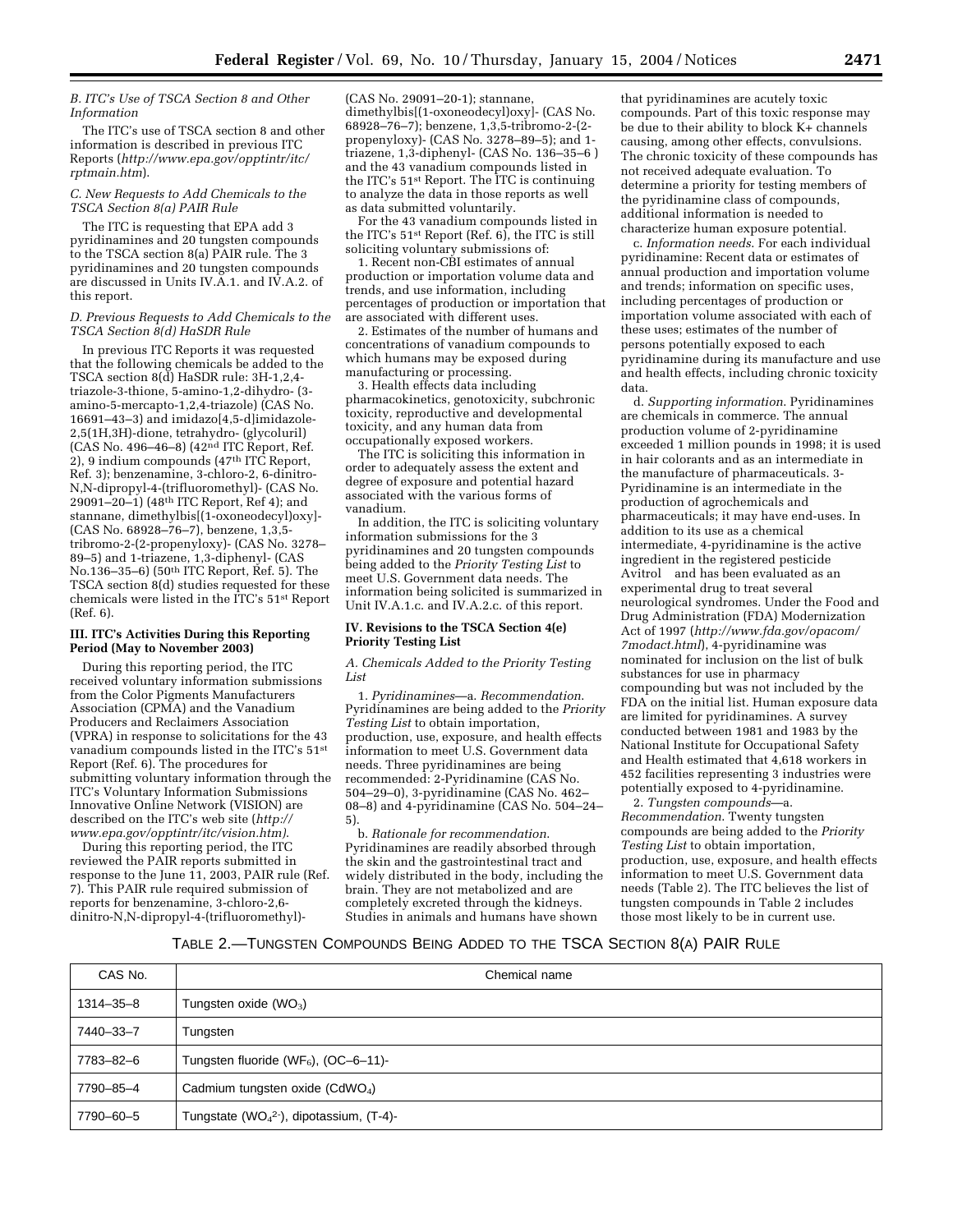#### TABLE 2.—TUNGSTEN COMPOUNDS BEING ADDED TO THE TSCA SECTION 8(A) PAIR RULE—Continued

| CAS No.          | Chemical name                                                                                                                                                                                                                 |
|------------------|-------------------------------------------------------------------------------------------------------------------------------------------------------------------------------------------------------------------------------|
| 7783-03-1        | Tungstate (WO <sub>4</sub> <sup>2-</sup> ), dihydrogen, $(T-4)$ -                                                                                                                                                             |
| $10213 - 10 - 2$ | Tungstate (WO <sub>4</sub> <sup>2-</sup> ), disodium, dihydrate, $(T-4)$ -                                                                                                                                                    |
| $11105 - 11 - 6$ | Tungsten oxide ( $WO3$ ), hydrate                                                                                                                                                                                             |
| $11120 - 01 - 7$ | Sodium tungsten oxide                                                                                                                                                                                                         |
| 11120-25-5       | Tungstate $(W_{12}(OH)_2 O_{40}^{10})$ , decaammonium                                                                                                                                                                         |
| 12067-99-1       | Tungsten hydroxide oxide phosphate                                                                                                                                                                                            |
| 12028-48-7       | Tungstate $(W_{12}(OH)_2 O_{38}^{6})$ , hexaammonium                                                                                                                                                                          |
| 12027-38-2       | Tungstate(4-),[.mu.12-[orthosilicato(4-)-<br>.kappa.O:.kappa.O:.kappa.O:.kappa.O':.kappa.O':.kappa.O':.kappa.O''.kappa.O'':.kappa.O''<br>:.kappa.O"':kappa.O"':.kappa.O"']] tetracosa-.mu.-oxododecaoxododeca-, tetrahydrogen |
| 12036-22-5       | Tungsten oxide $(WO2)$                                                                                                                                                                                                        |
| $12141 - 67 - 2$ | Tungstate $(W_{12}(OH)_2 O_{38}^6)$ , hexasodium                                                                                                                                                                              |
| 12138-09-9       | Tungsten sulfide $(WS2)$                                                                                                                                                                                                      |
| $13283 - 01 - 7$ | Tungsten chloride (WCl <sub>6</sub> ), (OC-6-11)-                                                                                                                                                                             |
| $13472 - 45 - 2$ | Tungstate (WO $_4$ <sup>2-</sup> ), disodium, (T-4)-                                                                                                                                                                          |
| $14040 - 11 - 0$ | Tungsten carbonyl (W(CO) <sub>6</sub> ), (OC-6-11)-                                                                                                                                                                           |
| 23321-70-2       | Tungsten oxide ( $WO3$ ), dihydrate                                                                                                                                                                                           |

b. *Rationale for recommendation*. Tungsten was recently nominated for toxicology and carcinogenicity studies to the National Toxicology Program by the Centers for Disease Control and Prevention's National Center for Environmental Health (*http://ntpserver.niehs.nih.gov/NomPage/ 2003Noms.html*). The nomination was based on recent data showing elevated tungsten body burdens in residents of Fallon, NV, and the limited data available to assess the potential long-term adverse health effects of tungsten exposure (*http://www.cdc.gov/nceh/ clusters/Fallon*). The source and pathways of exposure, and the form of tungsten to which Fallon, NV, residents are exposed is presently poorly understood. The Agency for Toxic Substances and Disease Registry (ATSDR) has completed community exposure and health investigations in Churchill County, NV (*http:// www.atsdr.cdc.gov/HAC/PHA/ region*\_*9.html#nevada*) and is developing a toxicological profile for tungsten (*http:// www.atsdr.cdc.gov/toxprofiles/tp186.html*). Tungsten and tungsten compounds have numerous important industrial uses. Other than workplace exposure limits, there are few regulatory controls on the use, emission, and disposal of tungsten compounds and few data on which to assess the ecological effects and human health impacts resulting from environmental and general population exposures. Further information is needed to more fully evaluate human and environmental exposures and health effects.

c. *Information needs*. To meet U.S. Government data needs, the ITC needs:

1. Recent non-CBI estimates of annual production or importation volume data and trends, and chemical-specific use information, including percentages of production or importation that are associated with different uses.

2. Environmental release and monitoring information, including occurrence and concentrations in environmental media. 3. Fate and transport data.

4. Ecological effects data, especially for aquatic and sediment organisms, if there is evidence that tungsten compounds are mobilized and transported to groundwater, surface water, and sediments.

5. Estimates of the number of exposed humans and concentrations of tungsten compounds to which humans may be exposed in each relevant manufacturing, processing, or other occupational scenario.

6. Case studies from occupationally exposed workers and pharmacokinetics, dermal, inhalation, and oral acute toxicity, subchronic toxicity, chronic toxicity, genotoxicity, carcinogenicity, neurotoxicity, reproductive and developmental toxicity, and epidemiology studies. The ITC is soliciting this information in order to adequately assess the extent and degree of exposure and potential hazard associated with the various forms of tungsten and to determine if additional test data are needed.

d. *Supporting information*. Tungsten compounds are naturally released to the atmosphere by windblown dusts. Tungsten compounds can be released to surface waters from sources of human origin (e.g., water effluents from tungsten mining). Deposition of tungsten aerosols or dusts from both

natural and anthropogenic sources is also a source of tungsten in surface waters. Individuals who work in manufacturing, fabricating, and reclaiming industries, especially individuals using hard-metal materials or tungsten carbide machining tools, may be exposed to higher levels of tungsten compounds than the general population. Occupational exposure is primarily via inhalation of dust particles of elemental (metallic) tungsten and/or its compounds.

Pulmonary fibrosis, memory and sensory deficits, and increased mortality due to lung cancer have been associated with occupational exposure to dusts generated in the hard-metal industry. Historically, the respiratory and neurological effects observed in hard-metal workers have been attributed to cobalt, not tungsten. However, based on the presence of tungsten oxide fibers in air samples taken at some hard-metal facilities and demonstrations that tungsten oxide fibers are capable of generating hydroxyl radicals in human lung cells *in vitro*, it has been suggested that tungsten oxide fibers may contribute to the development of pulmonary fibrosis in hard-metal workers. Limited reports associate tungsten exposure with reproductive and developmental effects such as decreased sperm motility, increased embryotoxicity, and delayed fetal skeletal ossification in animals. Tungsten has been observed to cross the placental barrier and enter the fetus. Dermal or ocular exposure to tungsten may result in localized irritation.